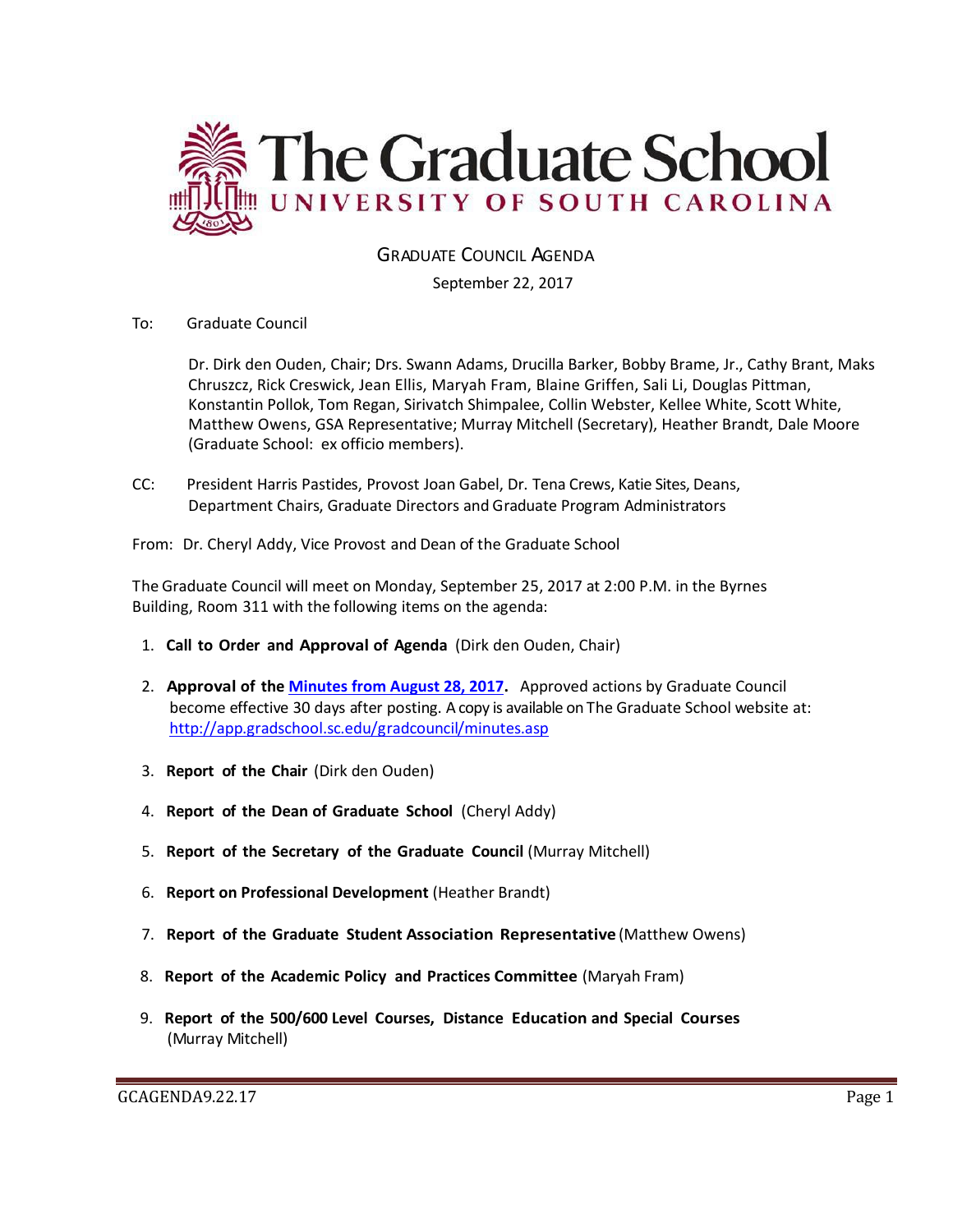A listing of 500/600 Level Courses is presented to Council for informational purposes only.

**EMCH 530** (3) Engineering Optimization (New Course Proposal; Spring 2018)

**SLIS 534** (3) Knowledge Discovery Techniques (New Course Proposal; Spring 2018)

### **Distance Delivery Proposals**

**SLIS 534** (3) Knowledge Discovery Techniques (New Course Proposal; Spring 2018)

# **Special Topics Course Proposals**

None at this time

# 10. **Associate Graduate Faculty Nominations** (Murray Mitchell)

| Name:    | Megan Cain (DNP)             |
|----------|------------------------------|
| Program: | <b>Nursing</b>               |
| Term:    | Fall 2017 - Fall 2023        |
| Name:    | Gaye Douglass (DNP)          |
| Program: | <b>Nursing</b>               |
| Term:    | Fall 2017 - Fall 2023        |
| Name:    | Crystal Graham (PhD)         |
| Program: | <b>Nursing</b>               |
| Term:    | Fall 2017 - Fall 2023        |
| Name:    | <b>Eboni Harris (PhD)</b>    |
| Program: | <b>Nursing</b>               |
| Term:    | Fall 2017 - Fall 2023        |
| Name:    | Rachell Onello (PhD)         |
| Program: | <b>Nursing</b>               |
| Term:    | Fall 2017 - Fall 2023        |
| Name:    | <b>Kimberly Priode (PhD)</b> |
| Program: | <b>Nursing</b>               |
| Term:    | Fall 2017 - Fall 2023        |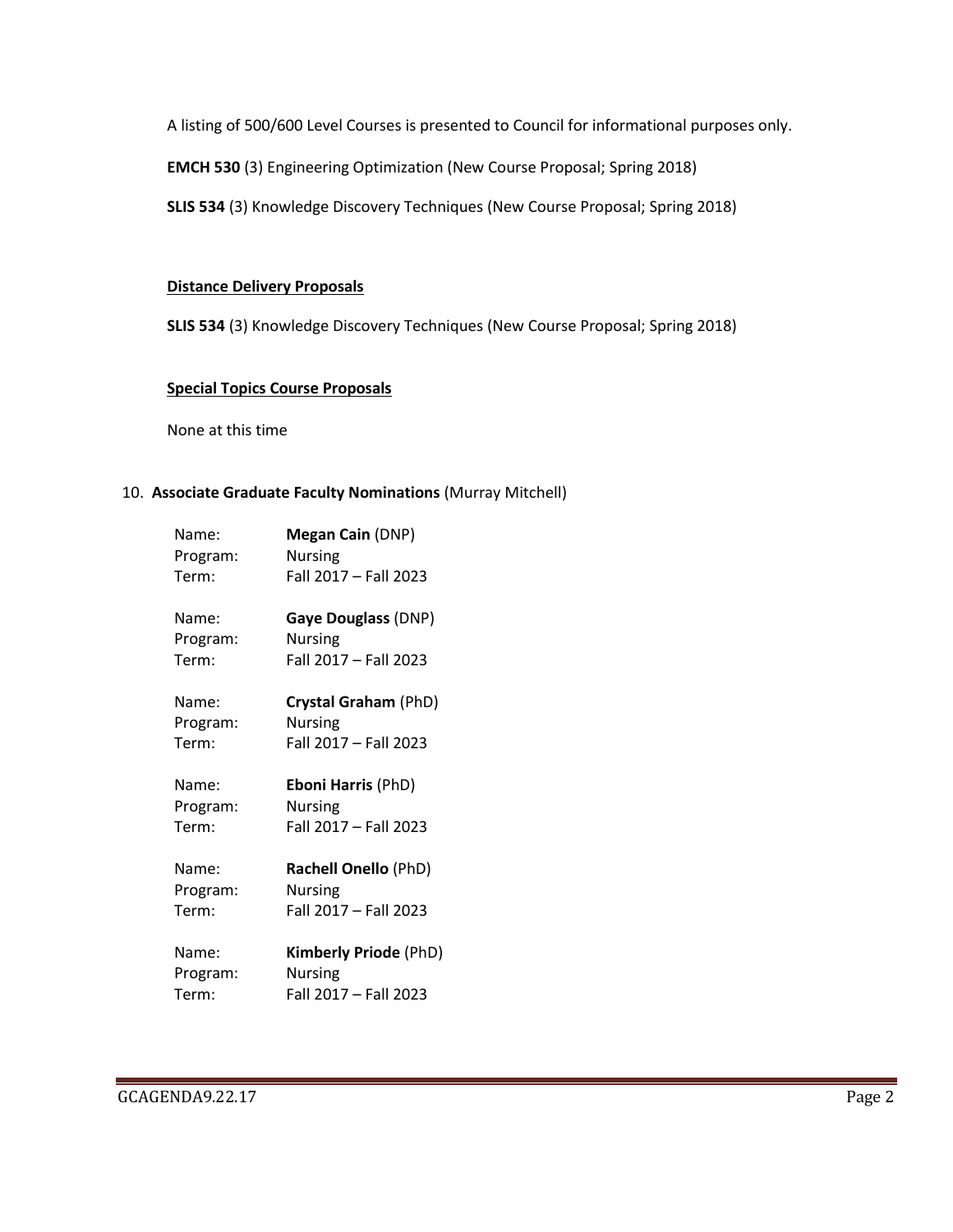| Name:    | <b>Phyllis Ann Raynor (PhD)</b> |
|----------|---------------------------------|
| Program: | <b>Nursing</b>                  |
| Term:    | Fall 2017 - Fall 2023           |
| Name:    | <b>Michael Wirth (PhD)</b>      |
| Program: | <b>Nursing</b>                  |
| Term:    | Fall 2017 - Fall 2023           |

### 11. **Fellowships and Scholarships Committee** (Scott White)

#### 12. **Report of Science, Math, and Related Professional Programs Committee** (Rick Creswick)

Below is a list of proposals reviewed by the Committee. Each curricular action can be viewed at this Public Agenda review site: <https://www.sc.edu/programproposal/agenda/?id=31&code=GCO>

At this Public Agenda link, the individual proposals are not live-linked, but agenda items are listed in alphabetical order. To view the full proposals, GC members and Committee Chairs still need to go to the Committee Review site, and filter for "Committees", then for the "Committee" called "Added to Grad Council agenda."

- **NURS Major/Degree Program**, Masters of Science in Nursing Informatics, Nursing, New Major/Degree Program: Summer 2018
- **NURS 775** (3) Foundations in Nursing Informatics, Nursing, NCP: Summer 2018
- **NURS 777** (3) Nursing Informatics Practicum, Nursing, NCP: Summer 2018
- **PUBH Major / Degree Program**, DrPH in Biostatistics, Public Health, Terminate Program: Fall 2018
- **PUBH Major / Degree Program**, DrPH program in Health Services Policy and Management, Public Health, Terminate Program: Fall 2018

# 13. **Report of the Humanities, Social Sciences, Education, and Related Professional Programs Committee** (Drucilla Barker)

Below is a list of proposals reviewed by the Committee. Each curricular action can be viewed at this Public Agenda review site: <https://www.sc.edu/programproposal/agenda/?id=31&code=GCO>

At this Public Agenda link, the individual proposals are not live-linked, but agenda items are listed in alphabetical order. To view the full proposals, GC members and Committee Chairs still need to go to the Committee Review site, and filter for "Committees", then for the "Committee" called "Added to Grad Council agenda."

- **BADM Major / Degree Program,** AMBA, Business, Change to Major/Degree Program: Fall 2018
- **IBUS 727** (3) Economic Development and Global Strategy, International Business, NCP: Spring 2018
- **IBUS 728** (3) Risk Management and Security Strategies in International Business, International Business, NCP: Spring 2018